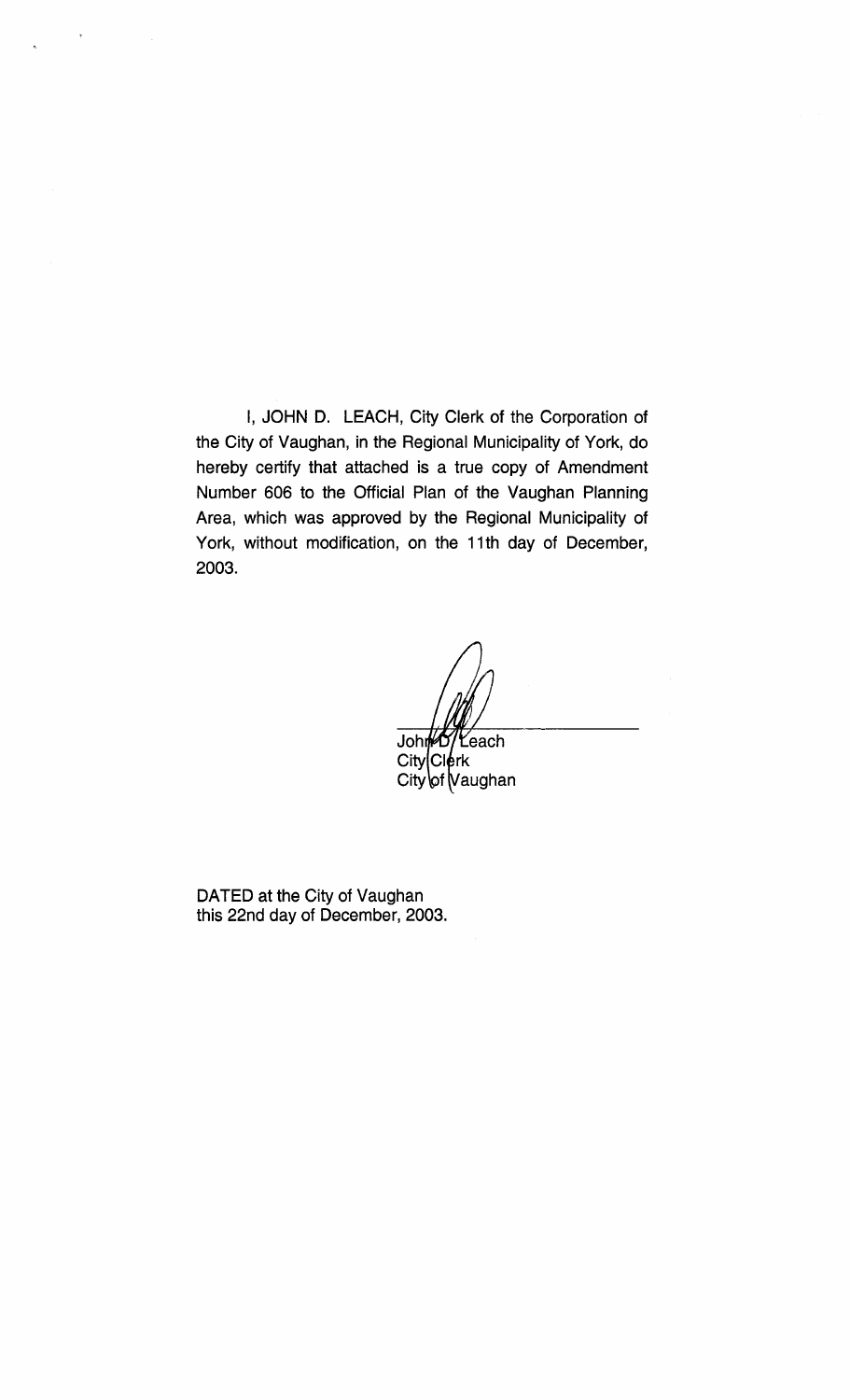**Certificate of Approval** 

 $\overline{\cdot}$ 

#### **AMENDMENT No. 606**

## **TO THE**

# **OFFICIAL PLAN FOR THE**

# **CITY OF VAUGHAN PLANNING AREA**

This official plan document which was adopted by the Council of the Corporation of the City of Vaughan is approved pursuant to Sections 17 and 21 of the Planning Act and came into force on

Date: December 11, 2003

Neil Garbe, M.C.I.P., R.P.P. Director of Community Planning The Regional Municipality of York

 $\bar{z}$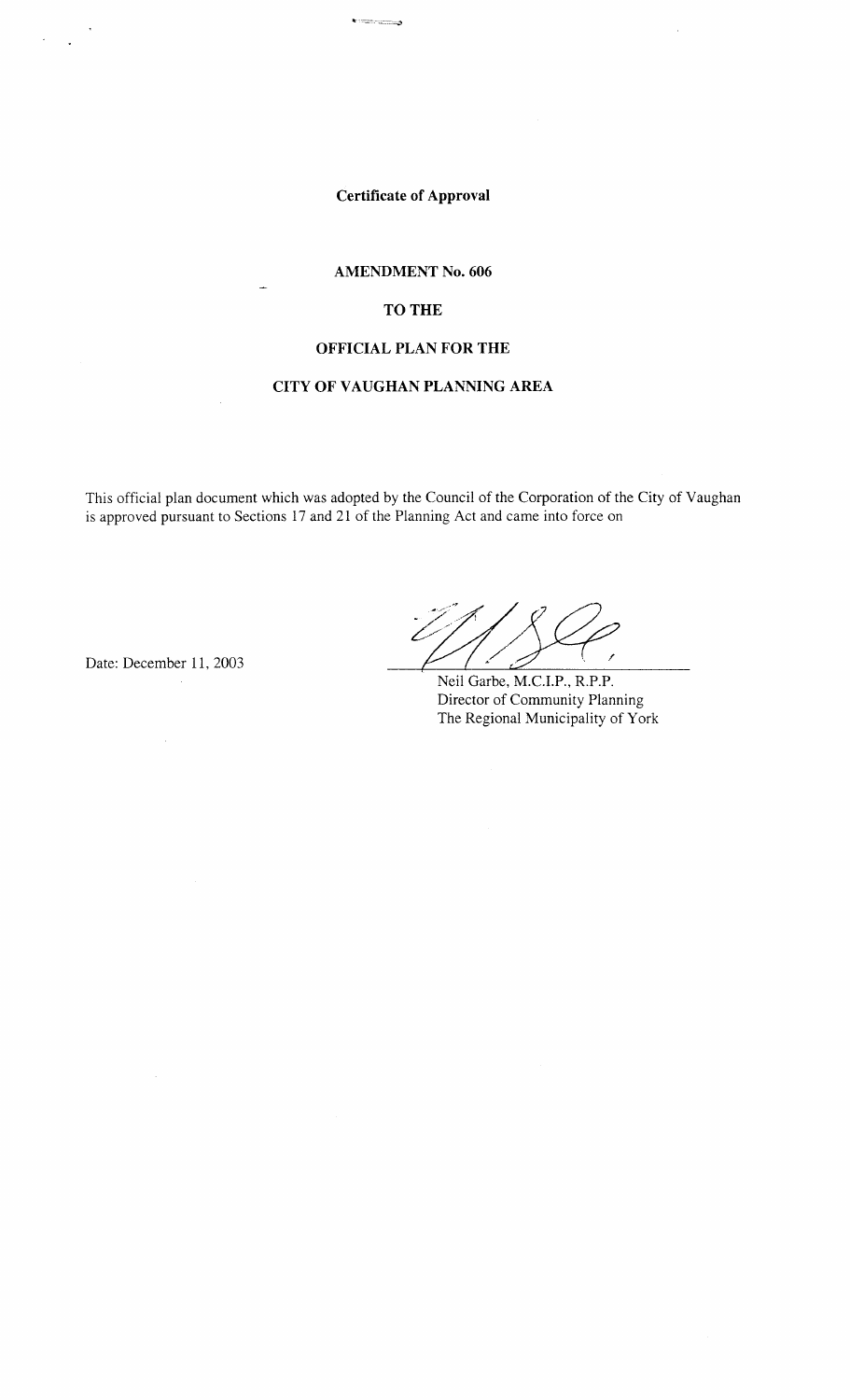*Canvassing Purposet Only*<br>
THE CITY OF VAUGHAN

# *BY-LAW*

# **BY-LAW NUMBER 339-2003**

**A By-law to adopt Amendment Number 606 to the Official Plan of the Vaughan Planning Area.** 

NOW THEREFORE the Council of the Corporation of the City of Vaughan ENACTS AS FOLLOWS:

- 1. THAT the attached Amendment Number 606 to the Official Plan of the Vaughan Planning Area, consisting of the attached text and Schedule "1" is hereby adopted.
- 2. AND THAT the City Clerk is hereby authorized and directed to make application to the Regional Municipality of York for approval of the aforementioned Amendment Number 606 to the Official Plan of the Vaughan Planning Area.

3. AND THAT this By-law shall come into force and take effect on the day of the final passing thereof. READ a FIRST, SECOND and THIRD time and finally passed this 22<sup>nd</sup> day of September, 2003.

Michael Di Biase, Mayor

J. D. Usbox, City Clerk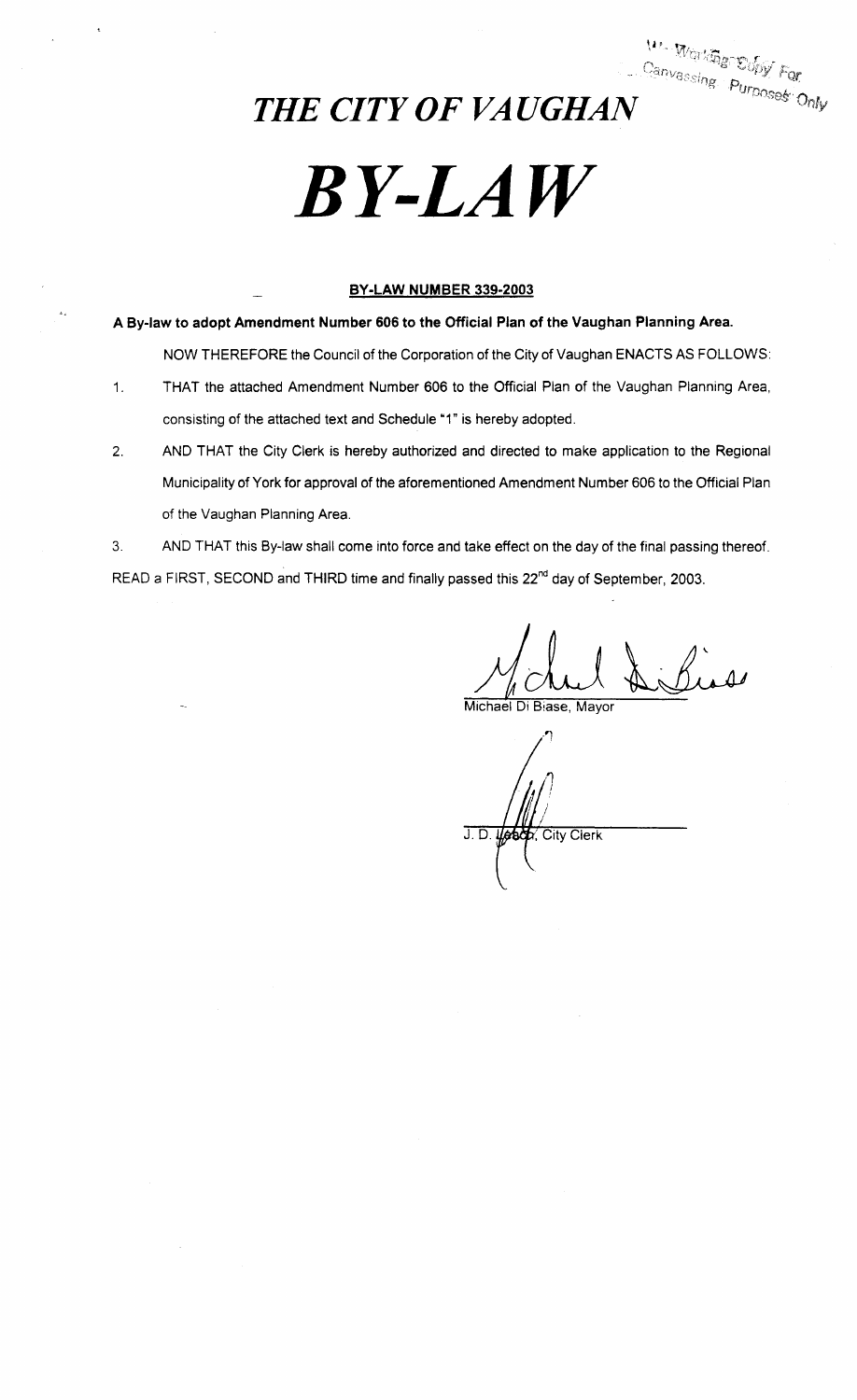# **AMENDMENT NUMBER 606**

### **TO THE OFFICIAL PLAN**

### **OF THE VAUGHAN PLANNING AREA**

The following text to Amendment Number 606 to the Official Plan of the Vaughan Planning Area and Schedule "1" constitutes Amendment Number 606.

Also attached hereto but not constituting part of the Amendment are Appendices "I" and "II".

 $\bar{\Delta}_\perp$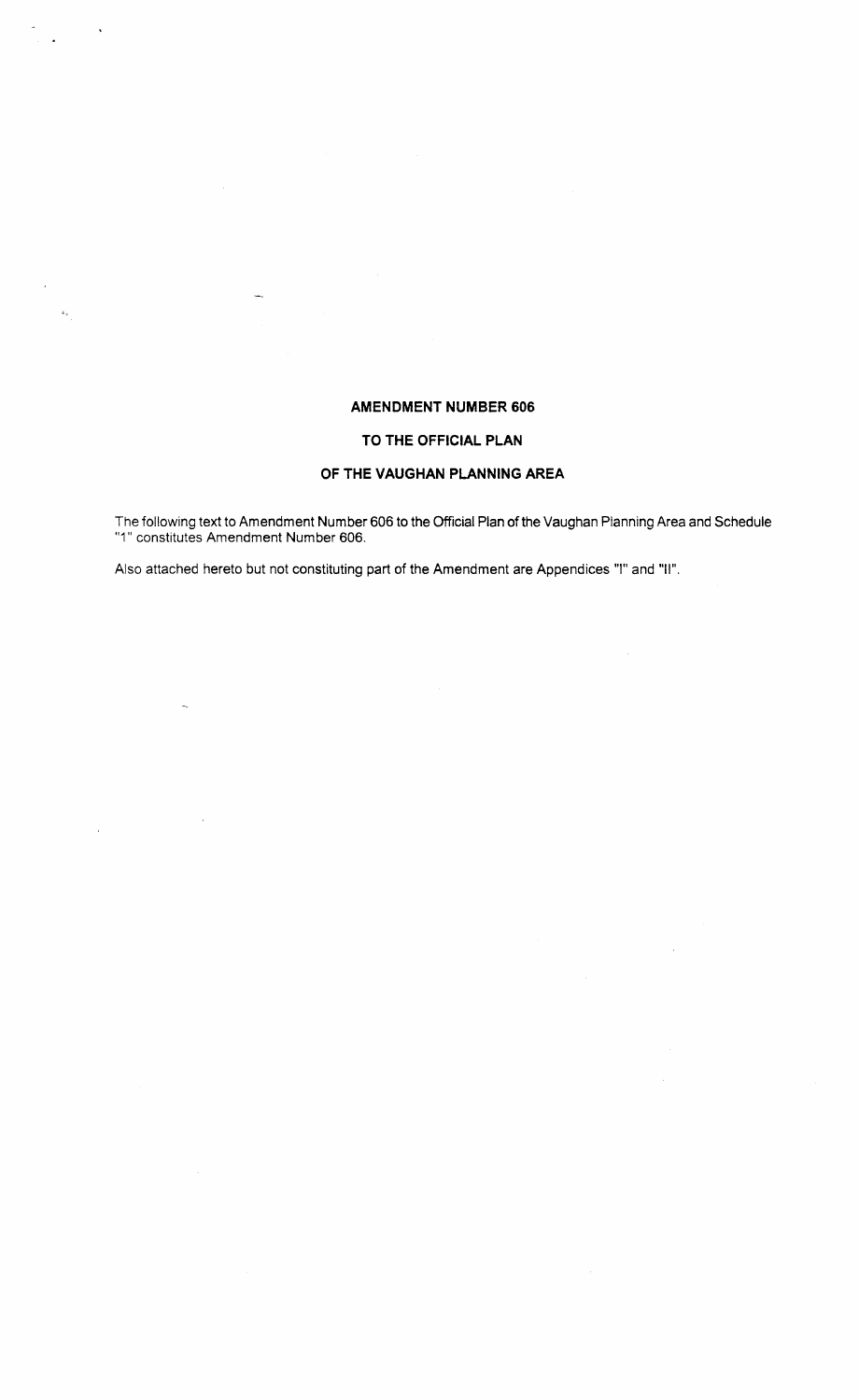#### PURPOSE

 $\mathbf{I}$ 

 $\mathbf{A}$ 

The purpose of this Amendment to the Official Plan is to amend OPA#477 by permitting a motor vehicle sales establishment in the "Rural Use Area", in addition to the commercial uses permitted by OPA #477.

#### II LOCATION

The lands subject to this Amendment, herein after referred to as "Subject Lands", are shown on Schedule "1" hereto as "Area Subject to Amendment No. 606". The lands are located at the northeast corner of Highway #50 and Albion-Vaughan Road, being Lots 29 and 30, Concession 11, designated as Parts 3, 4, and 5 on Plan 65R-18771, City of Vaughan.

#### Ill BASIS

The decision to amend the Official Plan to permit a motor vehicle sales establishment in the "Rural Use Area" is based on the following:

- 1. Official Plan Amendment #4 77 currently permits a range of commercial uses on the subject lands. A motor vehicle sales establishment is compatible with the permitted uses.
- 2. There is an existing motor vehicle sales establishment to the south of the subject lands.
- 3. The subject lands will provide excellent access for the motor vehicles sales establishment and are isolated from nearby residential properties, minimizing any impacts.

#### IV DETAILS OF THE AMENDMENT AND POLICIES RELATIVE THERETO

Amendment No.477 to the Official Plan of the Vaughan Planning Area is hereby amended by:

a) Deleting paragraph B.1.(b) in OPA #477 and substituting the following:

- "(b) Parcel A and B, located on the west side of the re-aligned Albion-Vaughan Road, may be used for an automobile service station, car wash, motor vehicle sales establishment, car rental agency accessory to a main use and limited retail uses accessory to a main use. The use of Parcels A and B for a car wash, a restaurant, a hotel or a motel shall only be permitted if municipal water and sanitary sewer services are available to the site."
- b) Deleting paragraph B.2.(b)(i) in OPA #477 and substituting the following:

2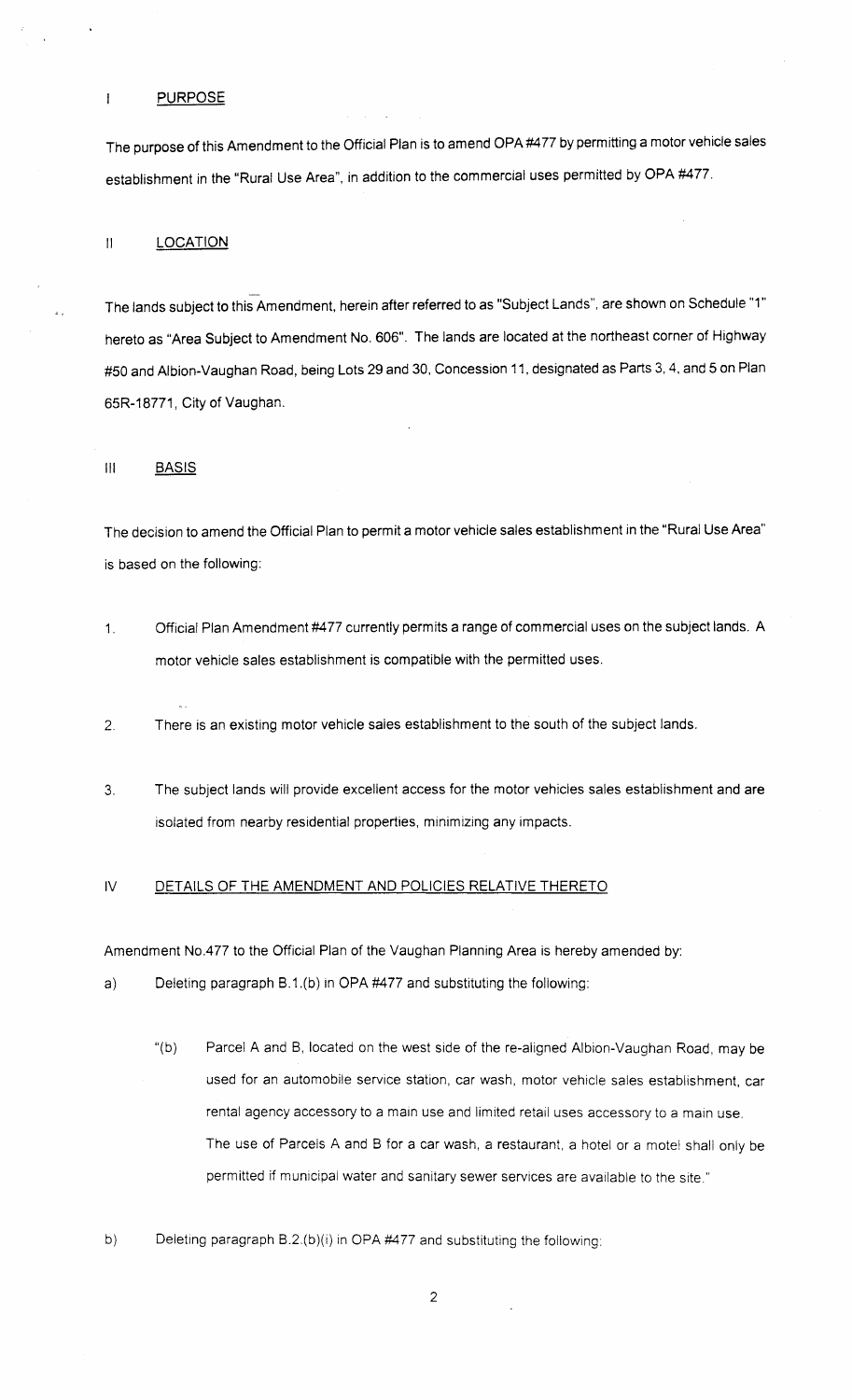"(i) restricting the use of Parcel A and 8 on the land, to the west of the proposed Albion-Vaughan Road re-alignment, to automobile gas bar, automobile service station. car wash, motor vehicle sales establishment, car rental agency accessory to a main use, restaurant, hotel, motel, tourist information centre accessory to a main use, and limited retail use accessory to the main use."

#### V IMPLEMENTATION

It is intended that the policies of the Official Plan of the Vaughan Planning Area pertaining to the subject lands shall be implemented by way of an amendment to the Vaughan Zoning By-law and Site Plan approval, pursuant to the Planning Act.

#### VI INTERPRETATION

The provisions of the Official Plan of the Vaughan Planning Area as amended from time to time regarding the interpretation of the Plan shall apply with respect to this Amendment.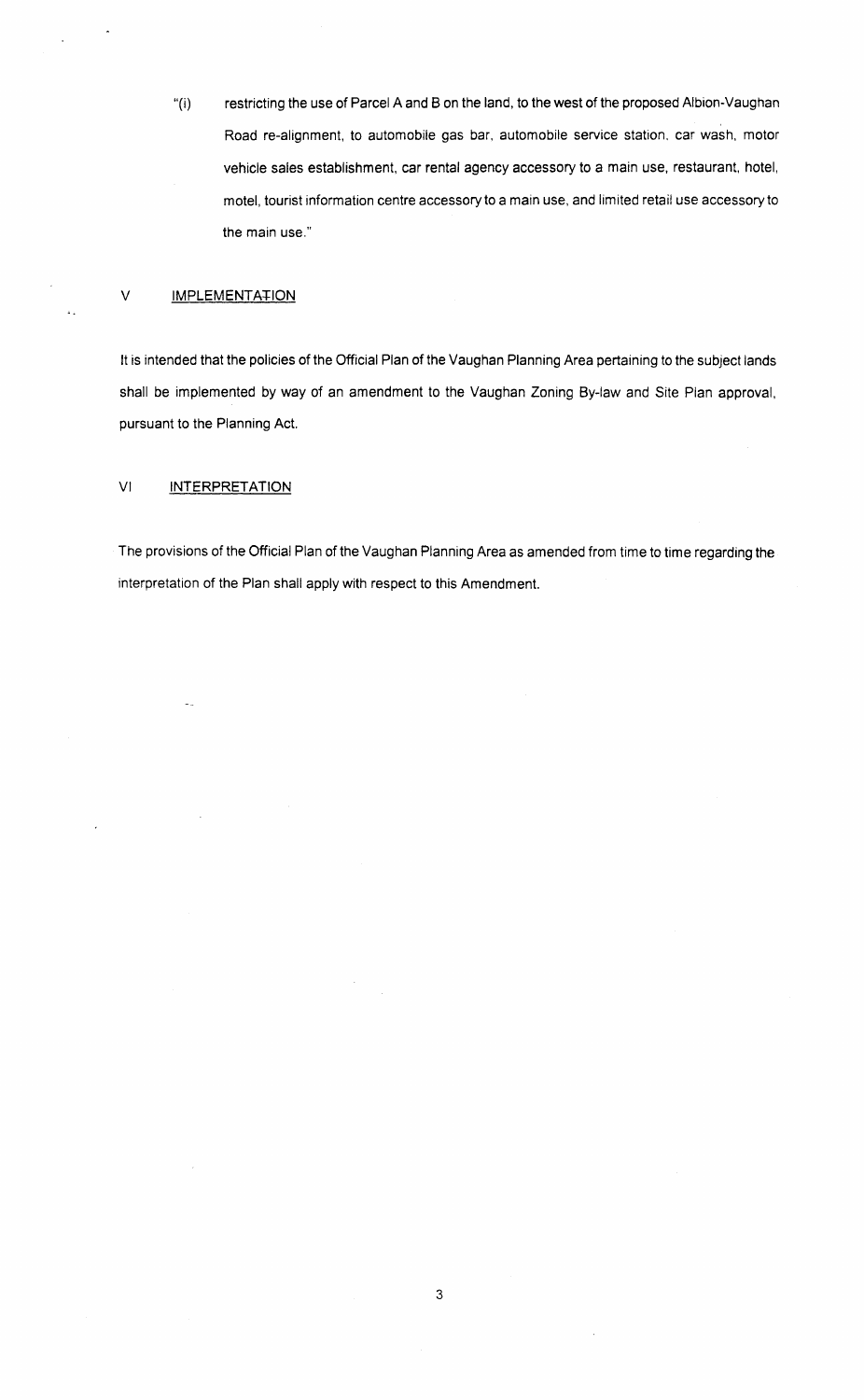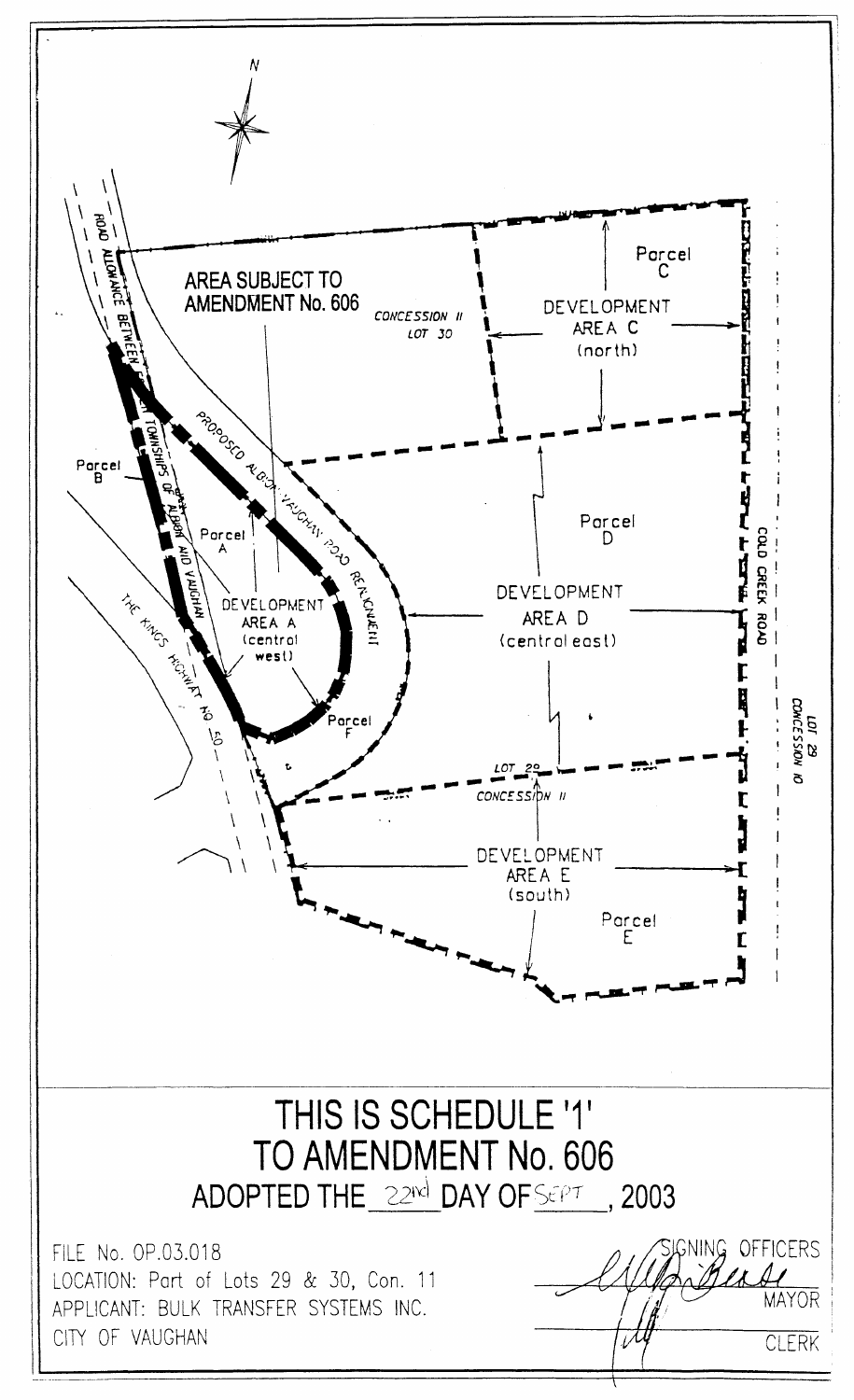#### APPENDIX I

The subject lands are located at the northeast corner of Highway #50 and Albion-Vaughan Road, being Lots 29 and 30, Concession 11, designated as Parts 3, 4, and 5 on Plan 65R-18771, City of Vaughan. At the Council Meeting of September 22, 2003, Council considered applications to amend the Official Plan and resolved:

"The Committee of the Whole recommends approval of the recommendation contained in the following report of the Commissioner of Planning and Urban Design, dated September 15, 2003:

#### **Recommendation**

 $\mathbf{1}$  .

The Commissioner of Planning recommends:

- 1. THAT Official Plan Amendment Application OP.03.018 and Zoning By-law Amendment Application Z.03.044 (Bulk Transfer Systems) BE APPROVED, subject to the following:
	- a) That the Official Plan Amendment and Zoning By-law permit a motor vehicle sales establishment.
	- b) That prior to the enactment of the implementing Zoning By-law a site plan be approved by Council, or the annexation be finalized by Council, whichever comes first."